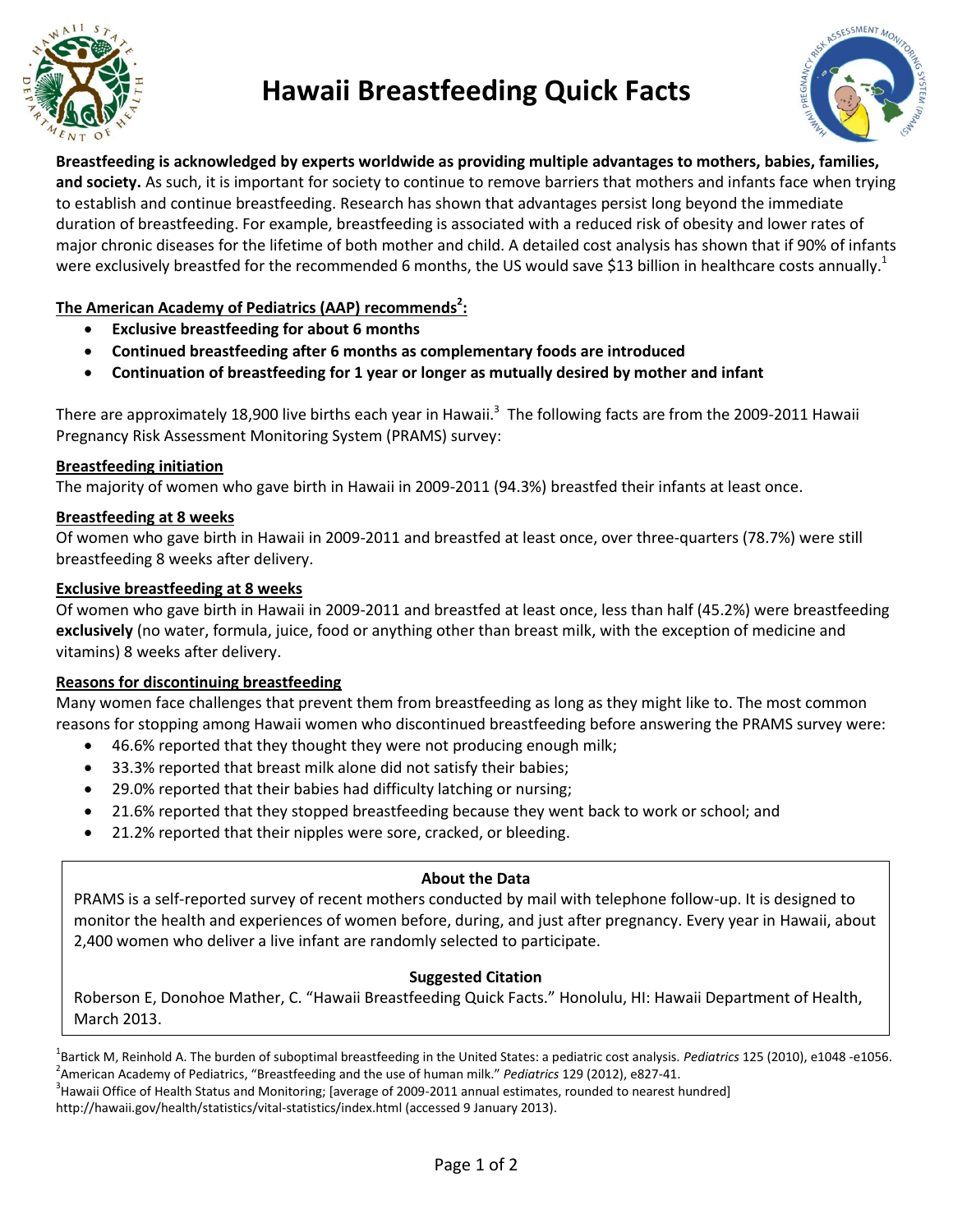

# **Hawaii Breastfeeding Quick Facts**



|                               | <b>Breastfeeding initiation</b> | <b>Breastfeeding at 8 weeks</b> | <b>Exclusive BF at 8 weeks</b> |
|-------------------------------|---------------------------------|---------------------------------|--------------------------------|
|                               | % of mothers who                | % of breastfeeding              | % of breastfeeding initiators  |
|                               | breastfed at least once         | initiators who were still       | who were exclusively           |
|                               | after most recent delivery      | breastfeeding 8 weeks           | breastfeeding at 8 weeks       |
| <b>STATE OF HAWAII</b>        | 94.3                            | 78.7                            | 45.2                           |
| <b>Island</b>                 |                                 |                                 |                                |
| <b>Big Island</b>             | 94.4                            | 76.6                            | 45.6                           |
| Maui, Molokai, Lanai          | 96.7                            | 78.5                            | 47.8                           |
| Oahu                          | 93.8                            | 78.7                            | 44.2                           |
| Kauai                         | 96.5                            | 84.1                            | 52.5                           |
| Mother's race/ethnicity       |                                 |                                 |                                |
| White                         | 96.2                            | 81.7                            | 57.6                           |
| Hawaiian/Part-Hawaiian        | 92.2                            | 73.7                            | 40.8                           |
| Filipino                      | 94.5                            | 74.5                            | 33.3                           |
| Japanese                      | 98.9                            | 88.5                            | 41.3                           |
| <b>Other Asian</b>            | 93.7                            | 85.4                            | 46.7                           |
| <b>Other Pacific Islander</b> | 92.6                            | 80.3                            | 49.4                           |
| Other <sup>+</sup>            | 92.4                            | 77.0                            | 53.3                           |
| <b>Maternal nativity</b>      |                                 |                                 |                                |
| Mother born in the US         | 93.8                            | 77.4                            | 44.9                           |
| Mother born outside the US    | 95.9                            | 82.5                            | 46.0                           |
| Mother's age                  |                                 |                                 |                                |
| 19 and younger                | 93.9                            | 57.5                            | 37.1                           |
| $20 - 24$                     | 92.8                            | 74.4                            | 41.1                           |
| $25 - 29$                     | 93.2                            | 78.6                            | 48.2                           |
| 30-34                         | 96.2                            | 84.5                            | 48.8                           |
| 35 and older                  | 95.7                            | 84.9                            | 44.0                           |
| <b>Mother's education</b>     |                                 |                                 |                                |
| Less than HS graduate         | 91.6                            | 69.3                            | 38.0                           |
| HS graduate                   | 91.7                            | 71.0                            | 40.8                           |
| 1-3 years college             | 94.6                            | 81.1                            | 47.8                           |
| 4 or more years college       | 98.6                            | 88.6                            | 50.3                           |
| WIC during pregnancy‡         |                                 |                                 |                                |
| <b>Received WIC services</b>  | 92.7                            | 72.9                            | 42.0                           |
| Did not receive WIC services  | 95.6                            | 83.1                            | 47.3                           |

†Other races/ethnicities include: Hispanic, Black, American Indian, and all others.

‡WIC refers to the Special Supplemental Nutrition Program for Women, Infants, and Children.

| For more information, please contact: |                                             |  |  |
|---------------------------------------|---------------------------------------------|--|--|
| Emily Roberson, MPH                   | Carolyn Donohoe Mather, MAS, RD, IBCLC      |  |  |
| Hawaii PRAMS Program Coordinator      | Healthy Hawaii Initiative Nutritionist      |  |  |
| Telephone: 808-733-4060               | Telephone: 808-586-4526                     |  |  |
| Email: PRAMS@doh.hawaii.gov           | Email: carolyn.donohoemather@doh.hawaii.gov |  |  |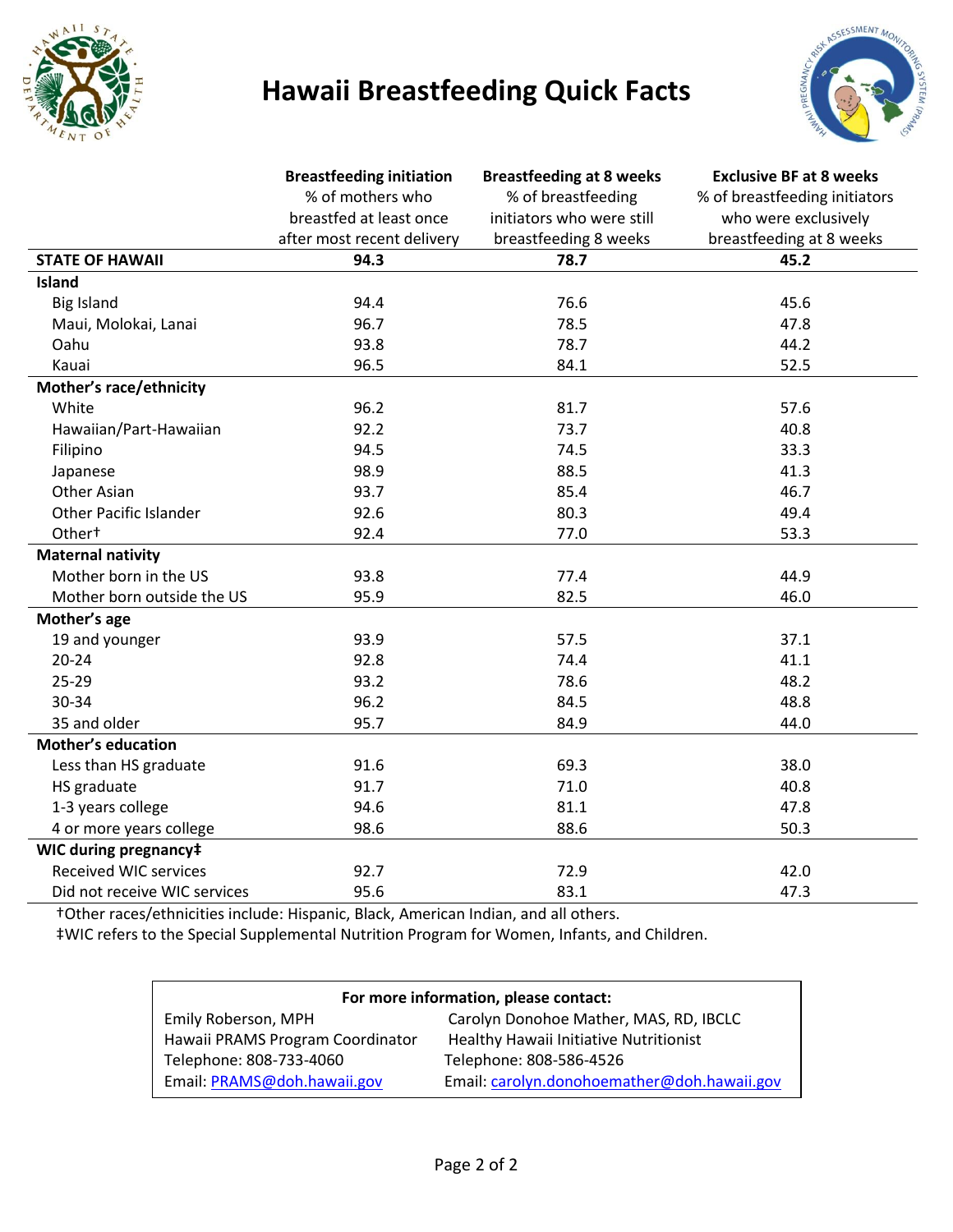

# **Hawaii Breastfeeding Quick Facts: Big Island**



**Breastfeeding is acknowledged by experts worldwide as providing multiple advantages to mothers, babies, families, and society.** As such, it is important for society to continue to remove barriers that mothers and infants face when trying to establish and continue breastfeeding. Research has shown that advantages persist long beyond the immediate duration of breastfeeding. For example, breastfeeding is associated with a reduced risk of obesity and lower rates of major chronic diseases for the lifetime of both mother and child. A detailed cost analysis has shown that if 90% of infants were exclusively breastfed for the recommended 6 months, the US would save \$13 billion in healthcare costs annually.<sup>1</sup>

## **The American Academy of Pediatrics (AAP) recommends<sup>2</sup> :**

- **Exclusive breastfeeding for about 6 months**
- **Continued breastfeeding after 6 months as complementary foods are introduced**
- **Continuation of breastfeeding for 1 year or longer as mutually desired by mother and infant**

There are approximately 2,300 live births each year to Hawaii County residents.<sup>3</sup> The following facts are from the 2009-2011 Hawaii Pregnancy Risk Assessment Monitoring System (PRAMS) survey:

### **Breastfeeding initiation**

The majority of Big Island women who gave birth in 2009-2011 (94.4%) breastfed their infants at least once.

### **Breastfeeding at 8 weeks**

Of Big Island women who gave birth in 2009-2011 and breastfed at least once, about three-quarters (76.6%) were still breastfeeding 8 weeks after delivery.

### **Exclusive breastfeeding at 8 weeks**

Of Big Island women who gave birth in 2009-2011 and breastfed at least once, less than half (45.6%) were breastfeeding **exclusively** (no water, formula, juice, food or anything other than breast milk) 8 weeks after delivery.

#### **Reasons for discontinuing breastfeeding**

Many women face challenges that prevent them from breastfeeding as long as they might like to. The most common reasons for stopping among Big Island women who discontinued breastfeeding before answering the PRAMS survey were:

- 42.0% reported that they thought they were not producing enough milk;
- 33.3% reported that breast milk alone did not satisfy their babies;
- 32.0% reported that their babies had difficulty latching or nursing;
- 21.4% reported that they stopped breastfeeding because they went back to work or school; and
- 19.3% reported that they stopped breastfeeding due to a reason that was not listed on the PRAMS survey.

#### **About the Data**

PRAMS is a self-reported survey of recent mothers conducted by mail with telephone follow-up. It is designed to monitor the health and experiences of women before, during, and just after pregnancy. Every year in Hawaii, about 2,400 women who deliver a live infant are randomly selected to participate.

#### **For more information, please contact:**

Emily Roberson, MPH, Hawaii PRAMS Program Coordinator, 808-733-4060, [PRAMS@doh.hawaii.gov](mailto:PRAMS@doh.hawaii.gov) Carolyn Donohoe Mather, MAS, RD, IBCLC, Healthy Hawaii Initiative Nutritionist, 808-586-4526[, carolyn.donohoemather@doh.hawaii.gov](mailto:carolyn.donohoemather@doh.hawaii.gov)

#### **Suggested Citation**

#### Roberson E, Donohoe Mather, C. "Hawaii Breastfeeding Quick Facts." Honolulu, HI: Hawaii Department of Health, March 2013.

1 Bartick M, Reinhold A. The burden of suboptimal breastfeeding in the United States: a pediatric cost analysis. *Pediatrics* 125 (2010), e1048 -e1056.

2 American Academy of Pediatrics, "Breastfeeding and the use of human milk." *Pediatrics* 129 (2012), e827-41.

<sup>3</sup> Hawaii Office of Health Status and Monitoring; [average of 2009-2011 annual estimates, rounded to nearest hundred]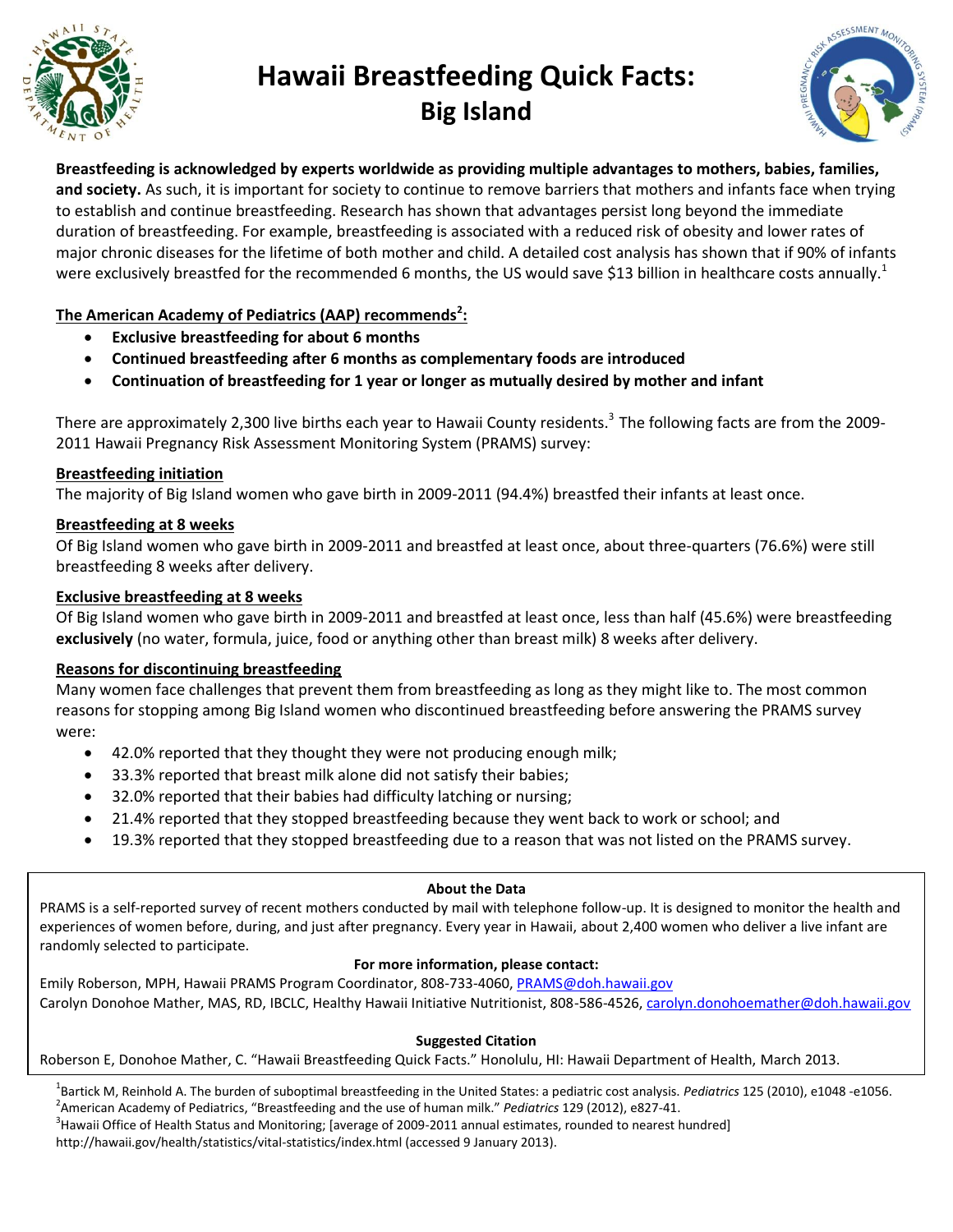

## **Hawaii Breastfeeding Quick Facts: Maui County (Maui, Molokai, & Lanai)**



**Breastfeeding is acknowledged by experts worldwide as providing multiple advantages to mothers, babies, families, and society.** As such, it is important for society to continue to remove barriers that mothers and infants face when trying to establish and continue breastfeeding. Research has shown that advantages persist long beyond the immediate duration of breastfeeding. For example, breastfeeding is associated with a reduced risk of obesity and lower rates of major chronic diseases for the lifetime of both mother and child. A detailed cost analysis has shown that if 90% of infants were exclusively breastfed for the recommended 6 months, the US would save \$13 billion in healthcare costs annually.<sup>1</sup>

## **The American Academy of Pediatrics (AAP) recommends<sup>2</sup> :**

- **Exclusive breastfeeding for about 6 months**
- **Continued breastfeeding after 6 months as complementary foods are introduced**
- **Continuation of breastfeeding for 1 year or longer as mutually desired by mother and infant**

There are approximately 1,900 live births each year to Maui County residents.<sup>3</sup> The following facts are from the 2009-2011 Hawaii Pregnancy Risk Assessment Monitoring System (PRAMS) survey:

### **Breastfeeding initiation**

The majority of Maui County women who gave birth in 2009-2011 (96.7%) breastfed their infants at least once.

### **Breastfeeding at 8 weeks**

Of Maui County women who gave birth in 2009-2011 and breastfed at least once, more than three-quarters (78.5%) were still breastfeeding 8 weeks after delivery.

### **Exclusive breastfeeding at 8 weeks**

Of Maui County women who gave birth in 2009-2011 and breastfed at least once, less than half (47.8%) were breastfeeding **exclusively** (no water, formula, juice, food or anything other than breast milk) 8 weeks after delivery.

#### **Reasons for discontinuing breastfeeding**

Many women face challenges that prevent them from breastfeeding as long as they might like to. The most common reasons for stopping among Maui County women who discontinued breastfeeding before answering the PRAMS survey were:

- 47.6% reported that they thought they were not producing enough milk;
- 39.0% reported that breast milk alone did not satisfy their babies;
- 25.2% reported that their babies had difficulty latching or nursing;
- 21.2% reported that they stopped breastfeeding because they went back to work or school; and
- 19.2% reported that they stopped breastfeeding due to a reason that was not listed on the PRAMS survey.

#### **About the Data**

PRAMS is a self-reported survey of recent mothers conducted by mail with telephone follow-up. It is designed to monitor the health and experiences of women before, during, and just after pregnancy. Every year in Hawaii, about 2,400 women who deliver a live infant are randomly selected to participate.

#### **For more information, please contact:**

Emily Roberson, MPH, Hawaii PRAMS Program Coordinator, 808-733-4060[, PRAMS@doh.hawaii.gov](mailto:PRAMS@doh.hawaii.gov) Carolyn Donohoe Mather, MAS, RD, IBCLC, Healthy Hawaii Initiative Nutritionist, 808-586-4526, [carolyn.donohoemather@doh.hawaii.gov](mailto:carolyn.donohoemather@doh.hawaii.gov)

#### **Suggested Citation**

Roberson E, Donohoe Mather, C. "Hawaii Breastfeeding Quick Facts." Honolulu, HI: Hawaii Department of Health, March 2013.

1 Bartick M, Reinhold A. The burden of suboptimal breastfeeding in the United States: a pediatric cost analysis. *Pediatrics* 125 (2010), e1048 -e1056. 2 American Academy of Pediatrics, "Breastfeeding and the use of human milk." *Pediatrics* 129 (2012), e827-41.

<sup>3</sup> Hawaii Office of Health Status and Monitoring; [average of 2009-2011 annual estimates, rounded to nearest hundred]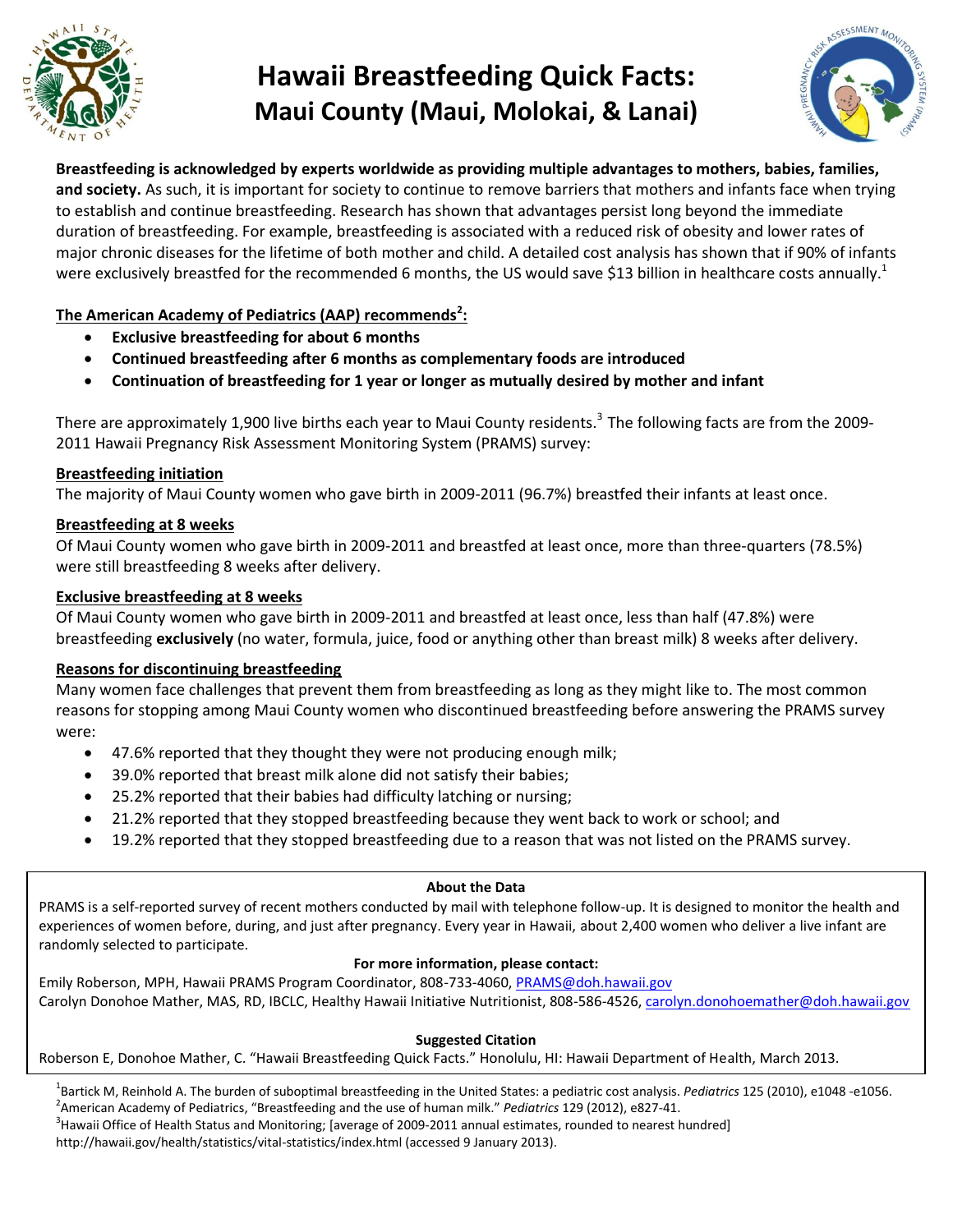

## **Hawaii Breastfeeding Quick Facts: Oahu**



**Breastfeeding is acknowledged by experts worldwide as providing multiple advantages to mothers, babies, families, and society.** As such, it is important for society to continue to remove barriers that mothers and infants face when trying to establish and continue breastfeeding. Research has shown that advantages persist long beyond the immediate duration of breastfeeding. For example, breastfeeding is associated with a reduced risk of obesity and lower rates of major chronic diseases for the lifetime of both mother and child. A detailed cost analysis has shown that if 90% of infants were exclusively breastfed for the recommended 6 months, the US would save \$13 billion in healthcare costs annually.<sup>1</sup>

## **The American Academy of Pediatrics (AAP) recommends<sup>2</sup> :**

- **Exclusive breastfeeding for about 6 months**
- **Continued breastfeeding after 6 months as complementary foods are introduced**
- **Continuation of breastfeeding for 1 year or longer as mutually desired by mother and infant**

There are approximately 13,800 live births each year to Oahu residents.<sup>3</sup> The following facts are from the 2009-2011 Hawaii Pregnancy Risk Assessment Monitoring System (PRAMS) survey:

### **Breastfeeding initiation**

The majority of Oahu women who gave birth in 2009-2011 (93.8%) breastfed their infants at least once.

### **Breastfeeding at 8 weeks**

Of Oahu women who gave birth in 2009-2011 and breastfed at least once, more than three-quarters (78.7%) were still breastfeeding 8 weeks after delivery.

### **Exclusive breastfeeding at 8 weeks**

Of Oahu women who gave birth in 2009-2011 and breastfed at least once, less than half (44.2%) were breastfeeding **exclusively** (no water, formula, juice, food or anything other than breast milk) 8 weeks after delivery.

### **Reasons for discontinuing breastfeeding**

Many women face challenges that prevent them from breastfeeding as long as they might like to. The most common reasons for stopping among Oahu women who discontinued breastfeeding before answering the PRAMS survey were:

- 47.1% reported that they thought they were not producing enough milk;
- 32.1% reported that breast milk alone did not satisfy their babies;
- 29.3% reported that their babies had difficulty latching or nursing;
- 22.4% reported that their nipples were sore, cracked, or bleeding; and
- 21.5% reported that they stopped breastfeeding because they went back to work or school.

#### **About the Data**

PRAMS is a self-reported survey of recent mothers conducted by mail with telephone follow-up. It is designed to monitor the health and experiences of women before, during, and just after pregnancy. Every year in Hawaii, about 2,400 women who deliver a live infant are randomly selected to participate.

#### **For more information, please contact:**

Emily Roberson, MPH, Hawaii PRAMS Program Coordinator, 808-733-4060, [PRAMS@doh.hawaii.gov](mailto:PRAMS@doh.hawaii.gov) Carolyn Donohoe Mather, MAS, RD, IBCLC, Healthy Hawaii Initiative Nutritionist, 808-586-4526[, carolyn.donohoemather@doh.hawaii.gov](mailto:carolyn.donohoemather@doh.hawaii.gov)

#### **Suggested Citation**

Roberson E, Donohoe Mather, C. "Hawaii Breastfeeding Quick Facts." Honolulu, HI: Hawaii Department of Health, March 2013.

1 Bartick M, Reinhold A. The burden of suboptimal breastfeeding in the United States: a pediatric cost analysis. *Pediatrics* 125 (2010), e1048 -e1056. 2 American Academy of Pediatrics, "Breastfeeding and the use of human milk." *Pediatrics* 129 (2012), e827-41.

<sup>3</sup> Hawaii Office of Health Status and Monitoring; [average of 2009-2011 annual estimates, rounded to nearest hundred]